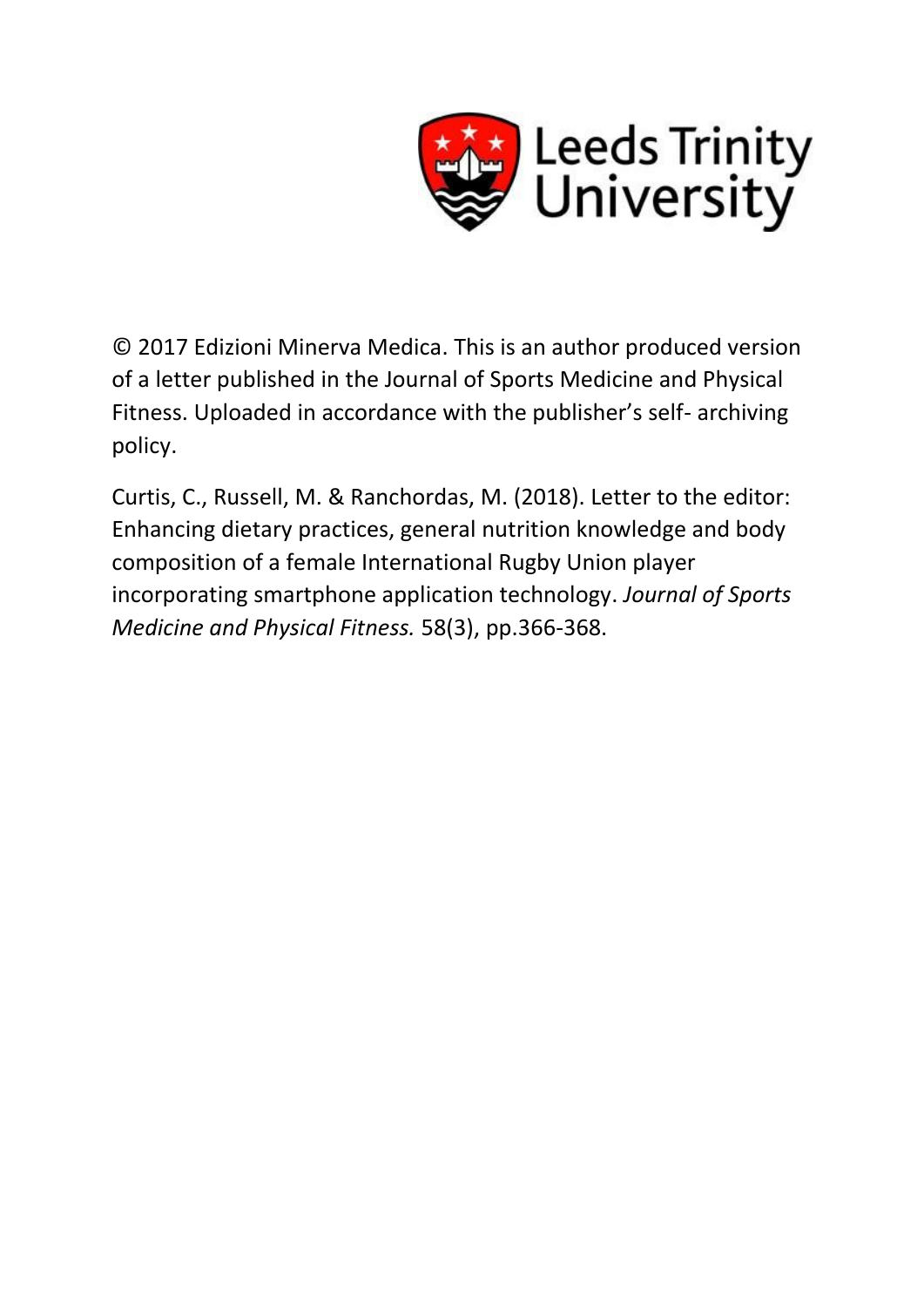# **Letter to the Editor: Enhancing dietary practices, general nutrition knowledge and body composition of a female International Rugby Union player incorporating smartphone application technology**

Christopher Curtis<sup>1</sup>, Mark Russell<sup>2</sup>, Mayur K Ranchordas<sup>3</sup>

<sup>1</sup> School of Sport, Health and Applied Science, St Mary's University, Twickenham, United Kingdom

<sup>2</sup> School of Social and Health Sciences, Leeds Trinity University, Leeds, United Kingdom

<sup>3</sup> Academy of Sport and Physical Activity, Sheffield Hallam University, Sheffield, United Kingdom

**Corresponding Author:** Chris Curtis, School of Sport, Health and Applied Sciences, St Mary's University, Twickenham, United Kingdom

Email: [chris.curtis@stmarys.ac.uk](mailto:chris.curtis@stmarys.ac.uk) Tel: (+44) 208 240 4073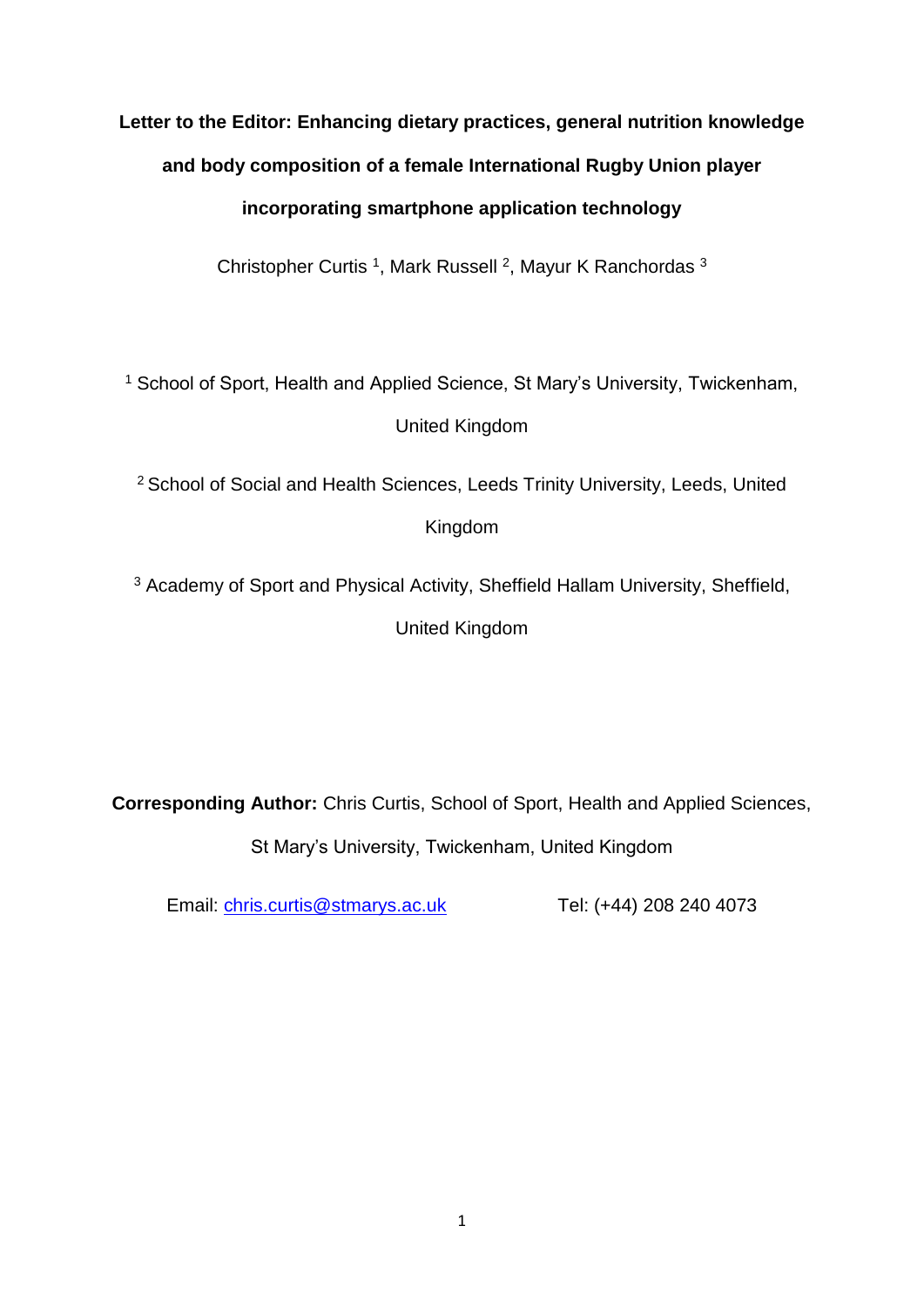Dear Editor,

In clinical scenarios, patient engagement via the use of smartphone application technology has positively impacted upon a range of quality of life measures by improving adherence to weight loss treatments  $[1]$  and clinical dietetic practices  $[2]$ . However, despite use as a tool by sports dieticians  $[3]$ , the success of nutrition application technology within athletic populations remains unclear.

In sports where the nutritionist is employed on a part-time or consultancy basis, the provision of nutrition education primarily occurs at live-in training camps that take place on fewer than 10 times annually. Thus, players experience prolonged periods of time whereby the athlete/practitioner contact is limited; a factor which may influence the efficacy of interventions or educational programmes administered.

The use of smartphone food picture applications is becoming increasingly prevalent for nutrition practitioners to inform dietary intake [4]. Given improved adherence and intervention engagement following nutrition application usage in clinical populations, we provide data comparing nutrition application usage to habitual practice (limited contact with a performance nutritionist) in young International female Rugby Union players in the time separating consecutive training camps (8 weeks).

After gaining institutional ethics approval, two 19-year-old female Rugby Union players, playing in the highest tier of women's rugby in England (English Premiership), participated in this study and were allocated to one of two conditions. In the 8-weeks separating consecutive training camps, one player maintained their usual practices (which acted as the control; CONT) whereas the other athlete used a nutrition application (APP) to increase the frequency of athlete-practitioner

2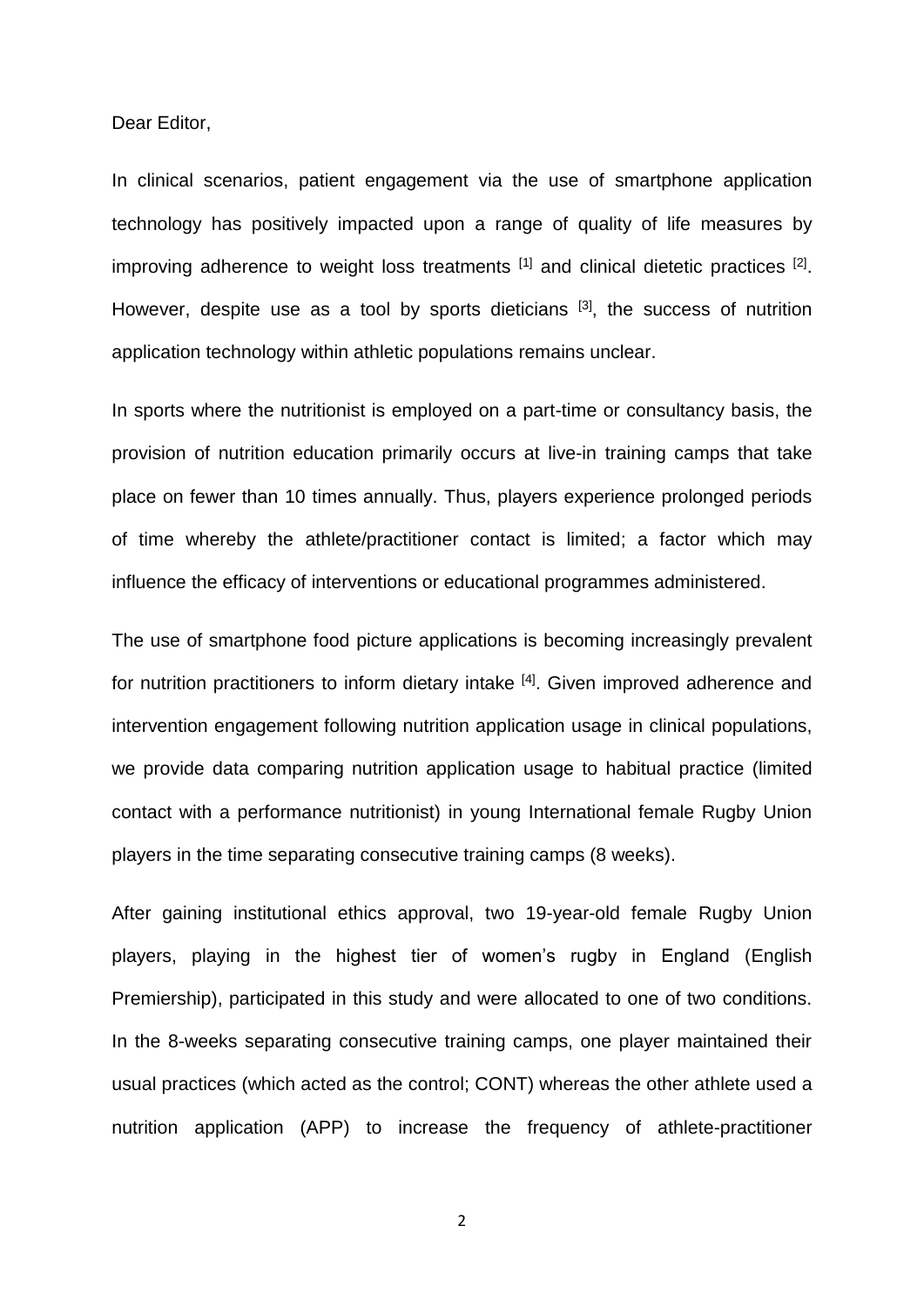interactions. Both players provided written informed consent before study involvement.

Energy and macronutrient intake were assessed before and after the 8-week between-camp period using a three-day food diary. Diaries required quantification of portion size using household measures (as per reference: [5]) encompassing two training days and one match day. Food diaries were analysed retrospectively using dietary analysis software (Nutritics v3.06, Ireland). Nutrition knowledge of both athletes was tested using the General Knowledge Nutrition Questionnaire (GKNQ). Anthropometric data including height (Stadiometer, Seca, UK), body mass (Seca, UK) and body composition (using sum of 8 skinfolds; Harpenden Skinfold Callipers, UK) were collected in accordance with published protocols (International Society for the Advancement of Kinanthropometry Level 1).

Following familiarisation, the player in APP photographed and provided a description of foods and drinks consumed in the 8 weeks between training camps. These images and descriptions were then uploaded to the applications database and were available to view remotely by the first author (MealLogger, New York, United States). The player received the on-going nutrition support via the application. Information and feedback was provided by the first author on the suitability, composition and timing of the uploaded meals/snacks in relation to the player's daily lifestyle and training/competition schedule.

As part of the nutrition support provided to CONT, current practices of email correspondence and face-to-face contact with the first author during International training camps remained in place. For context, this included an email every 2-weeks and a 30-min one-to-one session per training camp.

3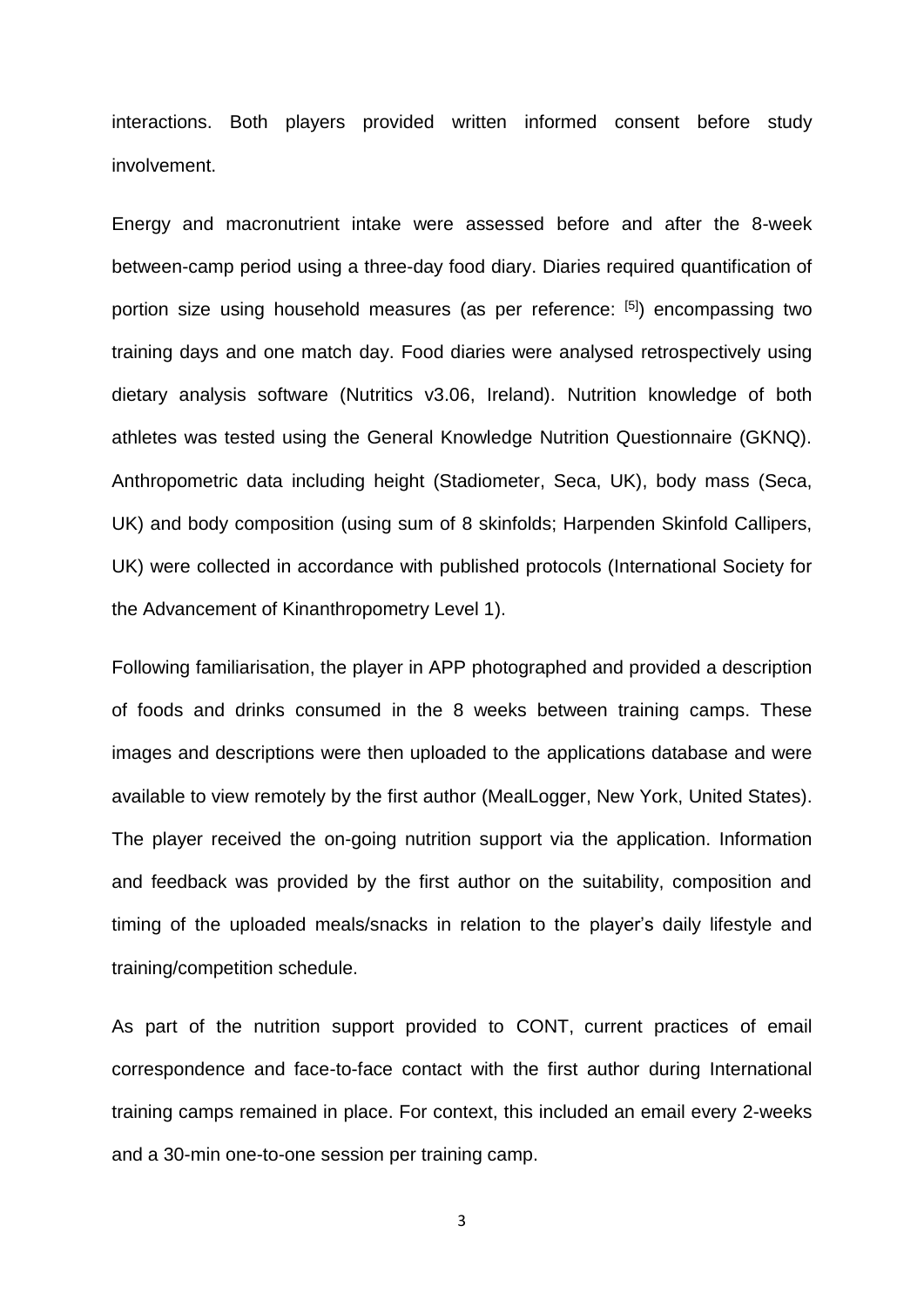A total of 161 meals (~3 meals/day) and 117 drinks were photographed and logged by the player in APP during the 8-week intervention. Follow-up questioning confirmed that >85% of meals consumed were captured. In APP, total energy intake increased by 9% (mean pre, mean post: 2029 kcal $d<sup>-1</sup>$ , 2213 kcal $d<sup>-1</sup>$ ; Figure 1) over the 8 weeks. Carbohydrate intake increased by  $7\%$  (mean pre, mean post: 258 g·d<sup>-1</sup>, 277 g<sup>d-1</sup>) whereas average protein intake increased by 29% (mean pre, mean post: 99  $gd^{-1}$ , 128  $gd^{-1}$ ). There was no change in fat intake between baseline and postintervention; being, 74  $gd^{-1}$ (Figure 2) Examples of daily food intake from baseline and post-intervention can be seen in Table 1 for APP. Conversely, total average energy intake increased by 3% in CONT (mean pre, mean post: 2251 kcal $d^1$ , 2325 kcal<sup>-1</sup>) over the 8 week period. In CONT carbohydrate intake decreased by 9% (mean pre, mean post:  $278.1$  g $d^{-1}$ ,  $254$  g $d^{-1}$ ) whereas protein intake decreased by 6% (mean pre, mean post: 135.6  $gd^{-1}$ , 127.8  $gd^{-1}$ ). Average fat intake increased by 23% (mean pre, mean post:  $73.2$  g $d<sup>-1</sup>$ ,  $95.1$  g $d<sup>-1</sup>$ ). Scores observed in the GKNQ increased more so in APP (+8%; 61% - 69%) versus CONT (+6%; 49% - 54%) between baseline and post-intervention, respectively. Body mass in APP decreased by 2% (78.3 kg to 76.7 kg, -1.6 kg) whereas in CONT body mass increased by 0.2% (75.3 kg to 75.5 kg). The total sum of 8 skinfolds in APP reduced by 16% (133 mm to 111.7 mm, -21.3 mm; Figure 3) whereas in CONT skinfolds increased by 0.3% (93.1 mm to 93.4 mm, +0.3 mm). In APP, subjective comments supported the efficacy of the technology during the intervention period. More specifically, the player strongly agreed that they found using the nutrition application technology helpful, that the support helped improve their nutrition knowledge, aided their thoughts around their nutrition for performance and that they found the application easy to use.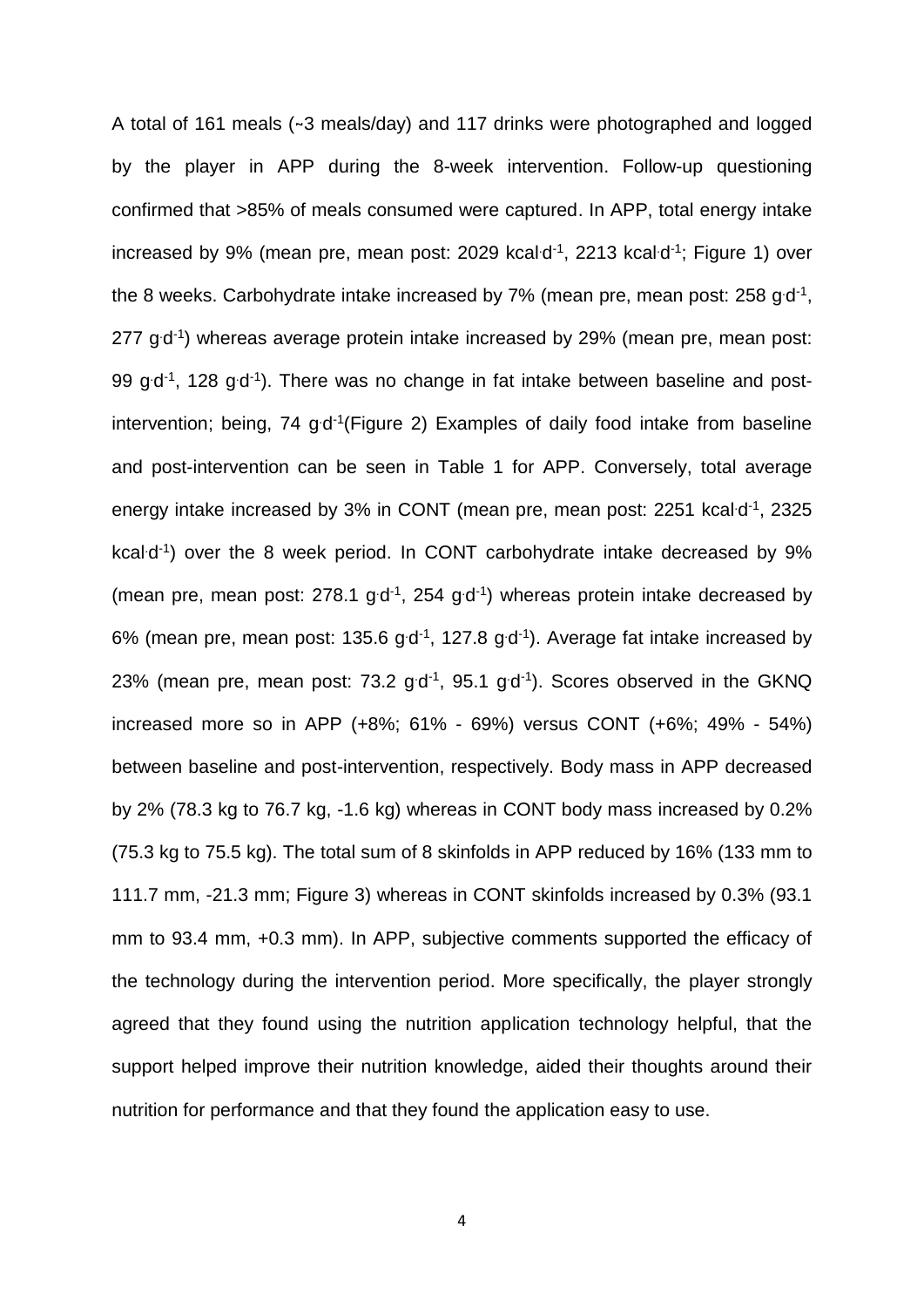In high-level competitive female rugby players, this data provides applied evidence supporting the efficacy of nutrition application usage alongside typical support for improving general nutrition knowledge, dietary practices and body composition in the time between consecutive training camps. Notably, as this study took place during times of the season where interactions between athletes and practitioners may be limited, the nutrition application technology facilitated a greater level of interaction between practitioner and player. It is likely that the effect of regular information and feedback on meal/snack suitability improved adherence to the existing nutritional support provided during training camps.

This data is offered as an example for performance nutrition practitioners looking to implement effective nutrition strategies to improve general nutrition knowledge and body composition in other team sport players in applied contexts. However, we identify some limitations to our findings; notably, although this intervention worked for the athlete in APP, it is difficult to state whether this intervention would suit all athletes and their lifestyles. Further research is therefore required to assess the use of nutrition application technology in larger numbers of athletic cohorts to substantiate our findings.

**Word Count: 1002**

5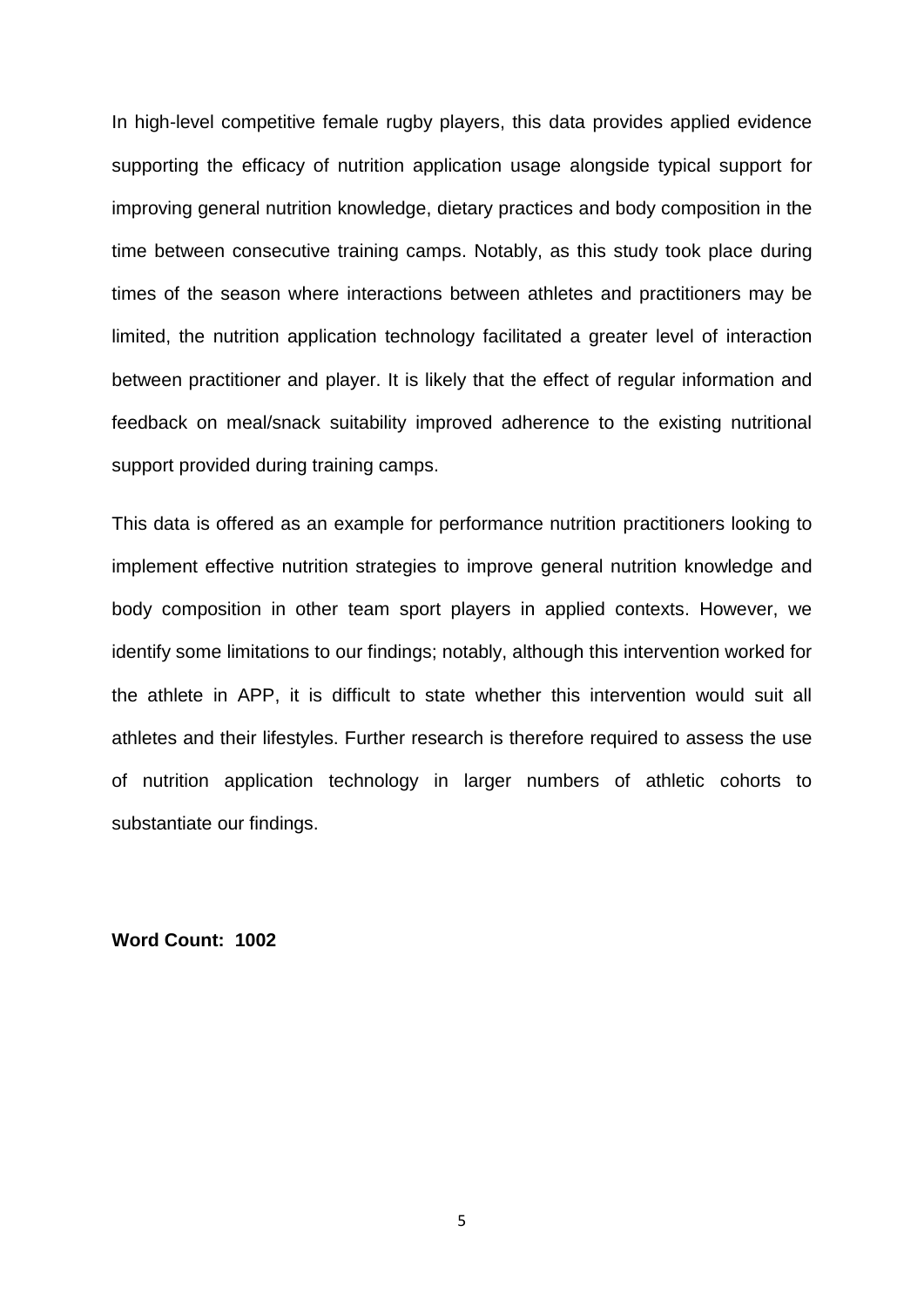# **List of Abbreviations:**

APP – Application intervention

CONT – Control

GKNQ – General Knowledge Nutrition Questionnaire

Kcal – Kilocalorie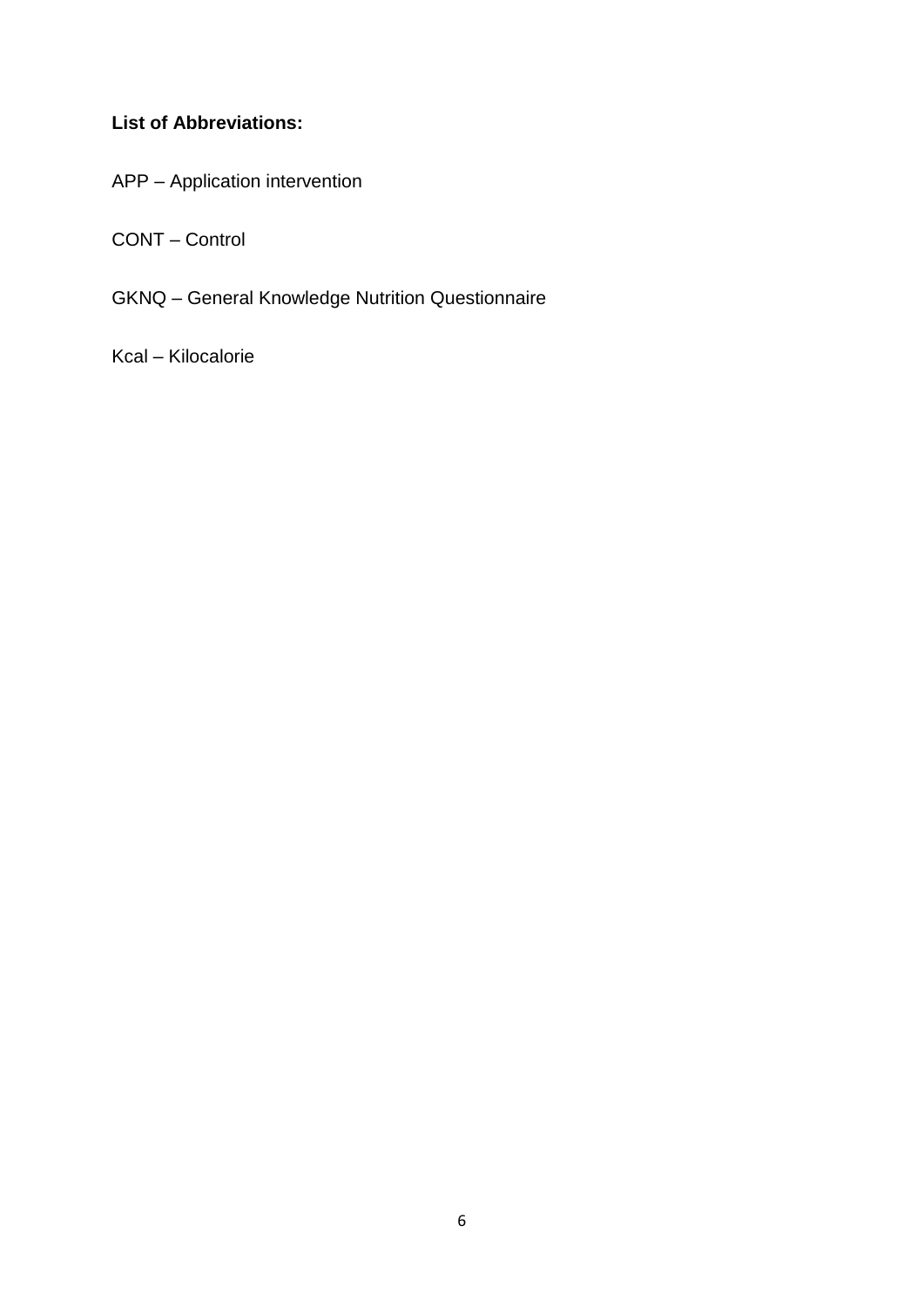## **Declarations:**

### **Ethics Approval and Consent to Participate:**

Written informed consent was obtained from the participant, which adopted the ethics principles described by the Sheffield Hallam University Ethics Committee.

### **Consent for Publication:**

The participants were informed of the rationale and purpose of the case study and consent for publication was obtained.

### **Availability of Data Material:**

All data generated or analysed during this study are included in this published article

[and its supplementary information files].

### **Competing Interests:**

The authors report no conflicts of interest within this paper.

### **Funding:**

The authors report no funding sources of this paper.

### **Author Contributions:**

The case study was designed by both CC & MKR, data was collected and analysed by CC. Data interpretation and manuscript preparation was undertaken by CC, MKR & MR. All authors involved in the case study approved the final version of the paper.

#### **Acknowledgements:**

The authors would like to thank the participants who undertook the study.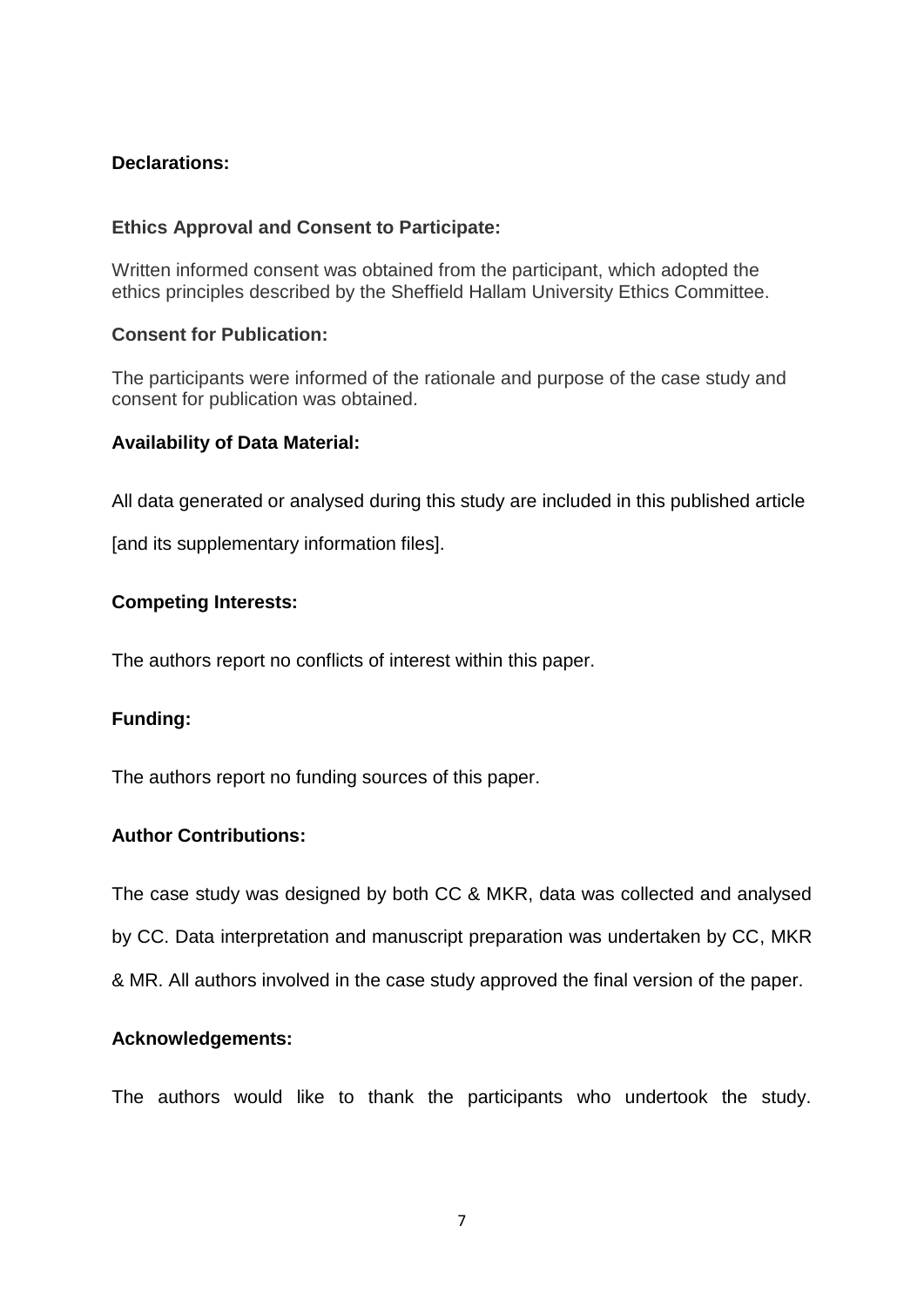#### **References:**

- 1. Thomas, J.G., Wing, R.R. (2013) Health-e-call, a smartphone-assisted behavioural obesity treatment: pilot study. JMIR Mhealth Uhealth. 1(1):E3
- 2. Lieffers, J.R., Vance, V.A., Hanning, R.M. (2014) Use of mobile device applications in Canadian dietetic practice. Can J Diet Pract Res. 75(1):41-7
- 3. Jospe, M.R., Fairbairn, K.A., Green, P., Perry. T.L. (2015) Diet App Use by Sports Dieticians: A Survey in Five Countries. JMIR Mhealth Uhealth. 3(1):E7
- 4. Hongu, N., Pope, B.T., Bilgic, P., Orr, B.J., Suzuki, A., Kim, A.S., Merchant, N.C., Roe, D.J. (2015) Usability of a smartphone food picture app for assisting 24-hour dietary recall: a pilot study. Nutr Res Pract. 9(2):207-12
- 5. Russell, M., Pennock, A. (2011) Dietary analysis of young professional soccer players for 1 week during the competitive season. J Strength Cond Res. 25(7):1816-23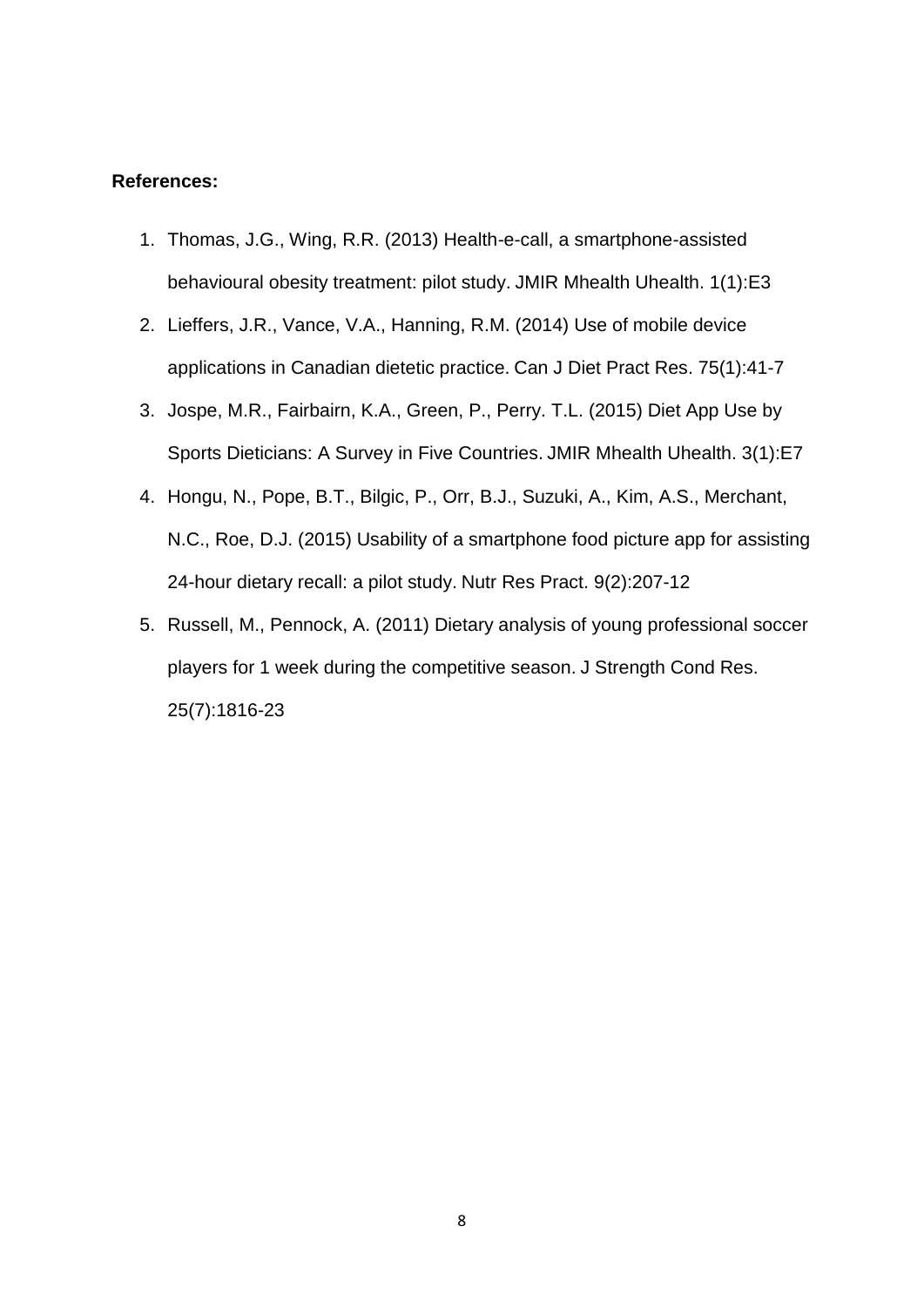

**Figure 1:** Average energy intake (kcal) of both APP and Control at baseline

and post-intervention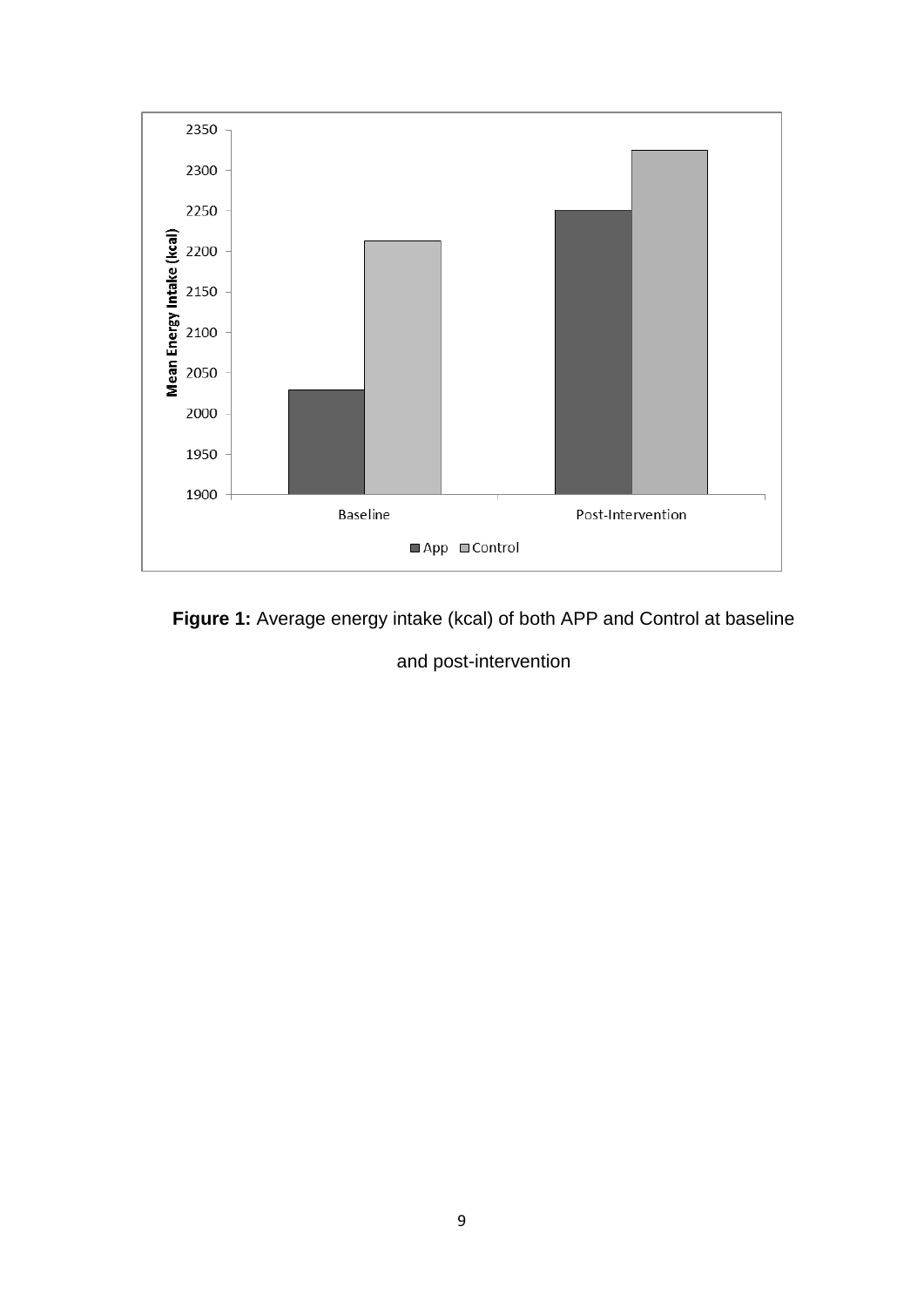

**Figure 2:** Average macronutrient intake (g) of APP and Control at baseline and post-

intervention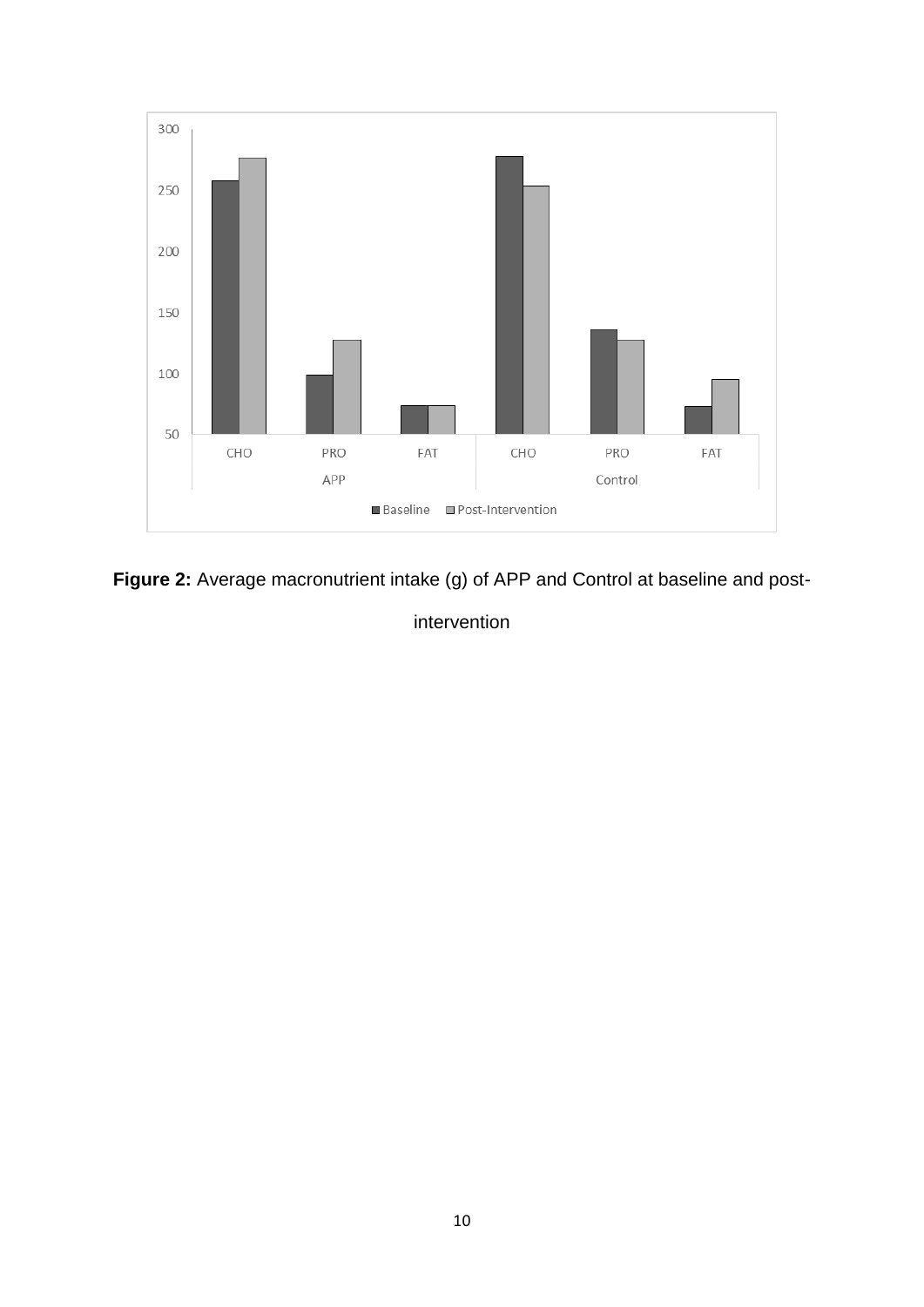

**Figure 3:** Changes in body composition (body mass (kg) and skinfold sum (mm)) of APP and Control from baseline to post-intervention